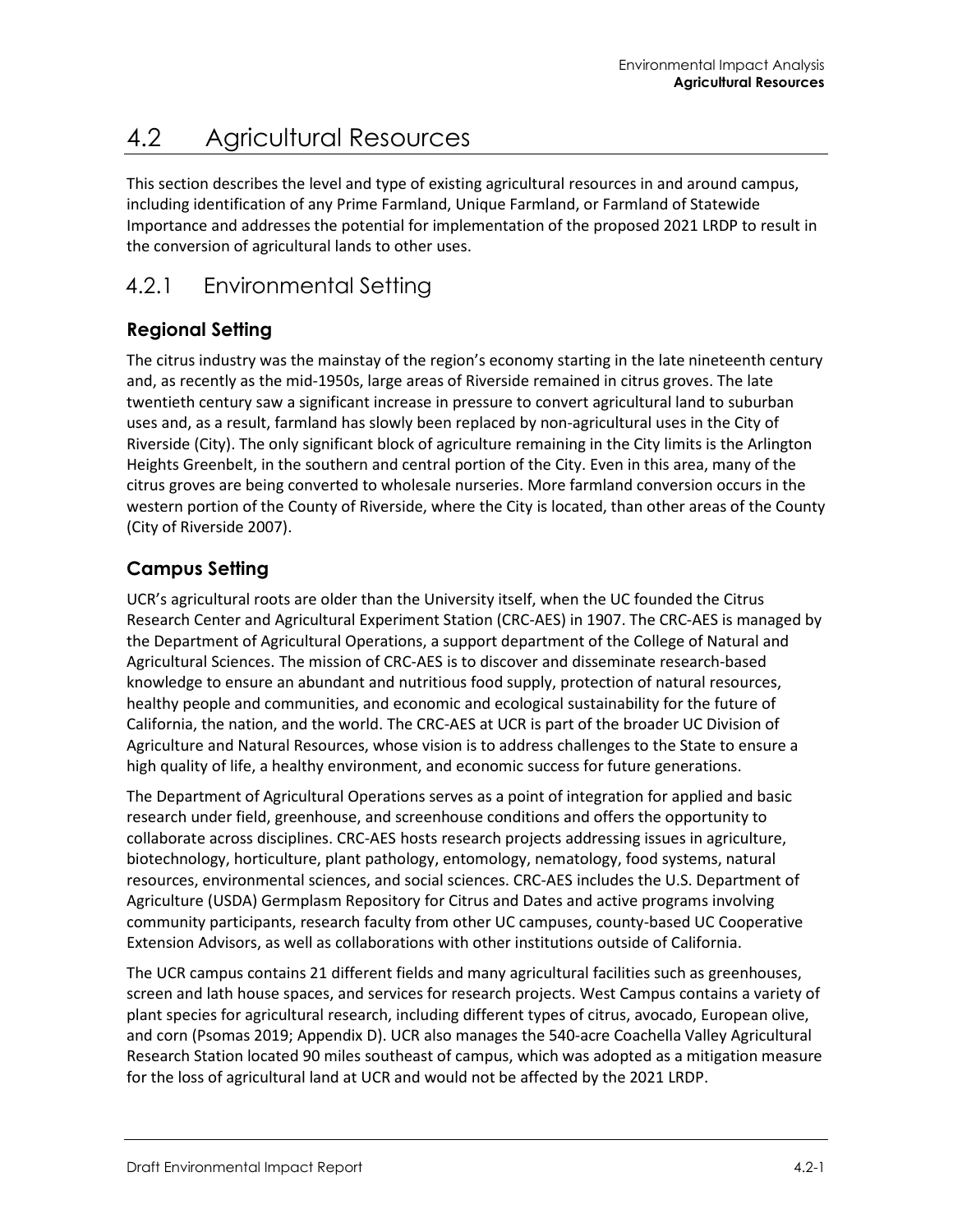The UCR campus contains land categorized as Prime Farmland, Farmland of Statewide Importance, Unique Farmland (collectively referred to herein as "Farmland"), and Farmland of Local Importance (as described in Section 4.2.2 below). Most of the categorized Farmland is on West Campus, though a relatively small area is on East Campus near the USDA Salinity Laboratory north of the UCR Botanic Gardens (DOC 2016). The remaining acreage is considered urban and built-up land or other land (on East Campus). Existing farmland categories on the UCR campus are described in [Table 4.2-1](#page-1-0) and shown in [Figure 4.2-1.](#page-2-0)

| <b>FMMP Category</b>                                   | <b>East Campus Acreage</b> | <b>West Campus Acreage</b> |
|--------------------------------------------------------|----------------------------|----------------------------|
| Prime Farmland                                         | 0                          | 265.9                      |
| Farmland of Statewide Importance                       | 10.7                       | 85.6                       |
| Farmland of Local Importance                           | 0                          | 17.3                       |
| Unique Farmland                                        | 1.5                        | 24.4                       |
| Urban and Built-Up Land                                | 431.8                      | 63.0                       |
| Other Land                                             | 159.6                      | 47.6                       |
| <b>Total Acreage (Rounded)</b>                         | 604                        | 504                        |
| ERARAD Foundated Manufacture and Manifesting Dragoness |                            |                            |

#### <span id="page-1-0"></span>**Table 4.2-1 UCR Existing Farmland**

FMMP = Farmland Mapping and Monitoring Program Source: DOC 2016

### *East Campus*

East Campus Farmland is primarily Farmland of Statewide Importance (10.7 acres) with some Unique Farmland (1.5 acres) concentrated near the eastern campus boundary at the USDA Salinity Laboratory, a seven-acre research facility run by the USDA Agriculture Research Service's Agricultural Water Efficiency and Salinity Research Unit (USDA 20[1](#page-1-1)9)<sup>1</sup>.

#### *West Campus*

Historically, West Campus land has been devoted to agricultural research uses. Nearly 20 percent of the University's research expenditures occurs in agricultural fields and in the indoor labs which support them (UCR 2020).

West Campus Farmland is primarily Prime Farmland (265.9 acres) concentrated in areas north and south of Martin Luther King Boulevard. Slivers of land categorized as Unique Farmland (24.4 acres) generally follow the Box Springs Arroyo which runs east-west through the lower half of West Campus. South of the Box Springs Arroyo is generally Farmland of Statewide Importance (85.6 acres). There are also areas of Farmland of Statewide Importance and Unique Farmland east of the Gage Canal and north of the agricultural research facilities. Farmland of Local Importance (17.3 acres) is concentrated in the southeastern corner of West Campus south of the Box Springs Arroyo.

<span id="page-1-1"></span><sup>&</sup>lt;sup>1</sup> The United States Department of Agriculture Salinity Laboratory is on UCR property, on East Campus, and has an existing 50-year ground lease agreement (March 1, 1988 to March 1, 2038).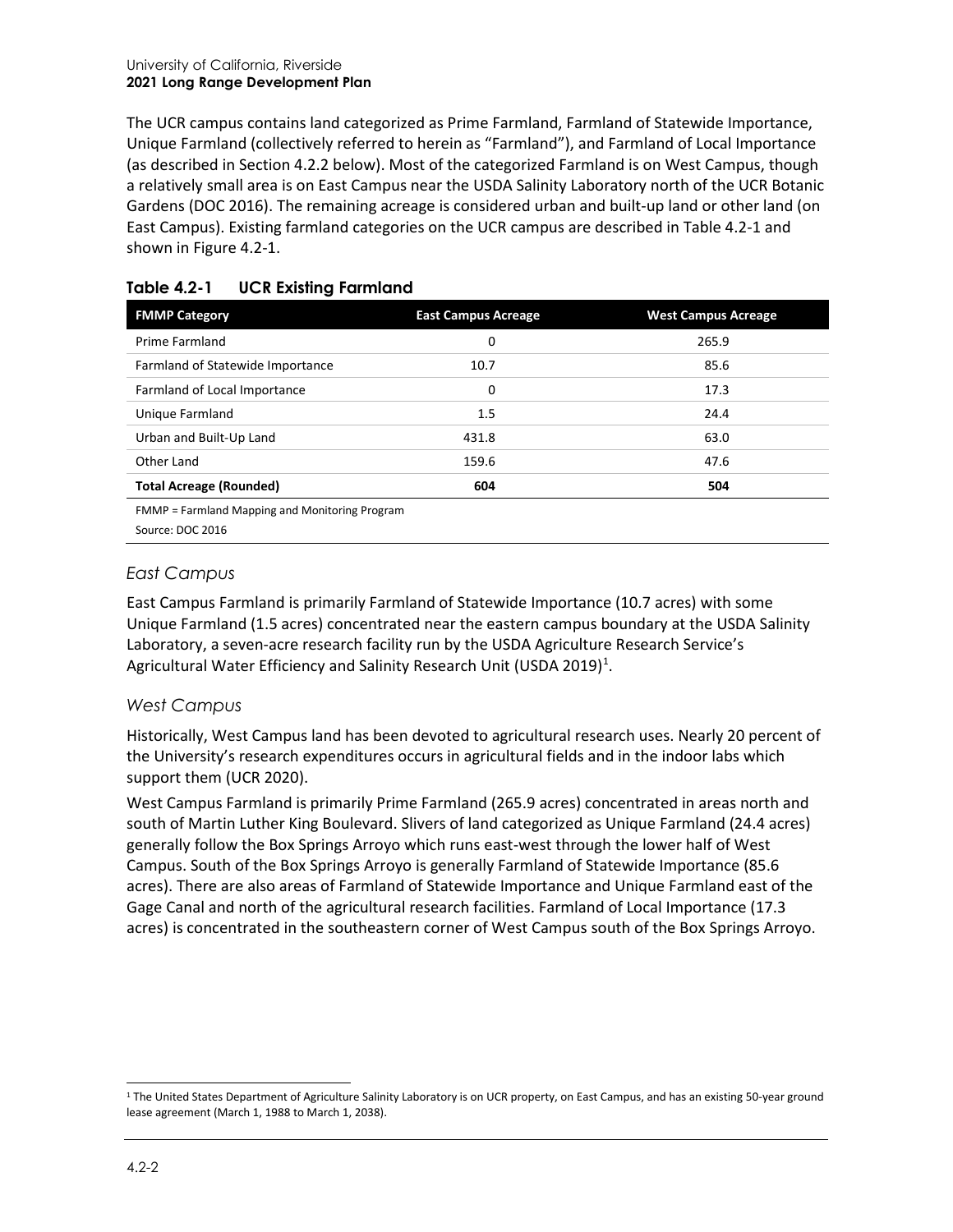

<span id="page-2-0"></span>

Data source: California Department of Conservation, 2016<br>Imagery provided by Microsoft Bing and its licensors © 2020.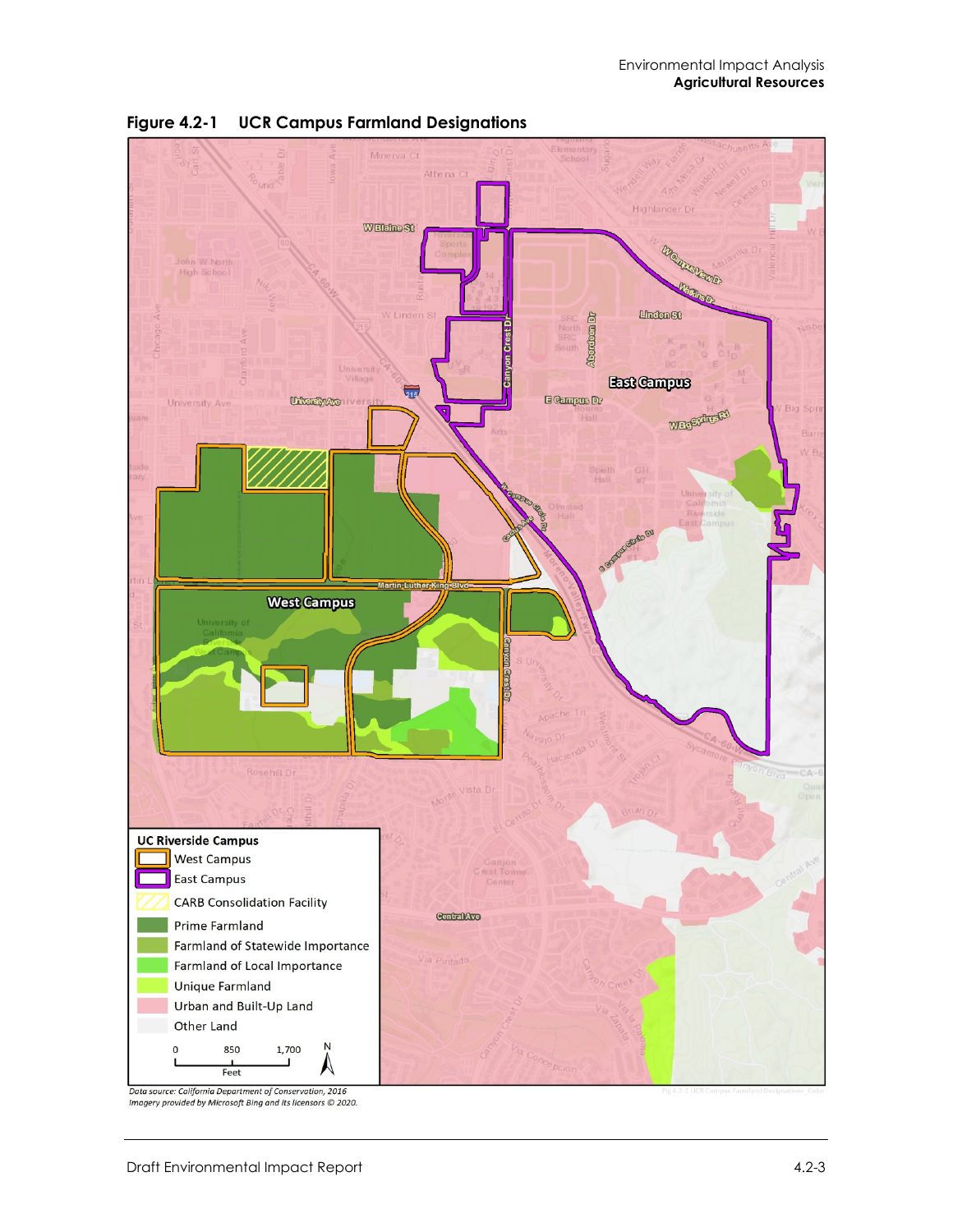# 4.2.2 Regulatory Setting

## **Federal**

There are no applicable federal regulations regarding the protection of agricultural resources that would be applicable to the proposed 2021 LRDP.

## **State**

#### *California Department of Conservation Farmland Mapping and Monitoring Program*

Important Farmland in California is classified and mapped according to the Department of Conservation (DOC) Farmland Mapping and Monitoring Program (FMMP). Authority for the FMMP comes from Government Code Section 65570(b) and Public Resources Code Section 612. Government Code Section 65570(b) requires the DOC to collect or acquire information on the amount of land converted to or from agricultural use for every mapped county and to report this information to the Legislature. Public Resources Code Section 612 requires the DOC to prepare, update, and maintain Important Farmland Series Maps and other soils and land capability information.

DOC FMMP Farmland Classifications are based on a combination of physical and chemical characteristics of the soil and climate that determine the degree of suitability of the land for crop production. The broad definitions of these categories from the FMMP are provided below:

- "Prime Farmland" is irrigated land with the best combination of physical and chemical features able to sustain long term production of agricultural crops. This land has the soil quality, growing season, and moisture supply needed to produce sustained high yields. Land must have been used for production of irrigated crops at some time during the four years prior to the mapping date.
- "Farmland of Statewide Importance" is irrigated land similar to Prime Farmland that has a good combination of physical and chemical characteristics for the production of agricultural crops. This land has minor shortcomings, such as greater slopes or less ability to store soil moisture than Prime Farmland. Land must have been used for production of irrigated crops at some time during the four years prior to the mapping date.
- "Farmland of Local Importance" is land of importance to the local economy, as defined by each county's local advisory committee and adopted by its Board of Supervisors. Farmland of Local Importance is either currently producing or has the capability of production; but does not meet the criteria of Prime, Statewide or Unique Farmland.
- "Unique Farmland" is land of lesser quality soils that is usually irrigated but may include nonirrigated orchards or vineyards, as found in some climatic zones in California. Land must have been cropped at some time during the four years prior to the mapping date.
- "Urban and Built-Up Land" is occupied by structure with a building density of at least one unit for every 1.5 acres, or approximately six structures to a 10-acre parcel. Common examples include residential, industrial, commercial, institutional facilities, cemeteries, airports, golf courses, sanitary landfills, sewage treatment, and water control structures.
- "Other Land" is land not included in any other mapping category. Common examples include low density rural developments, brush, timber, wetland, and riparian areas not suitable for livestock grazing, confined livestock, poultry, or aquaculture facilities, strip mines, borrow pits,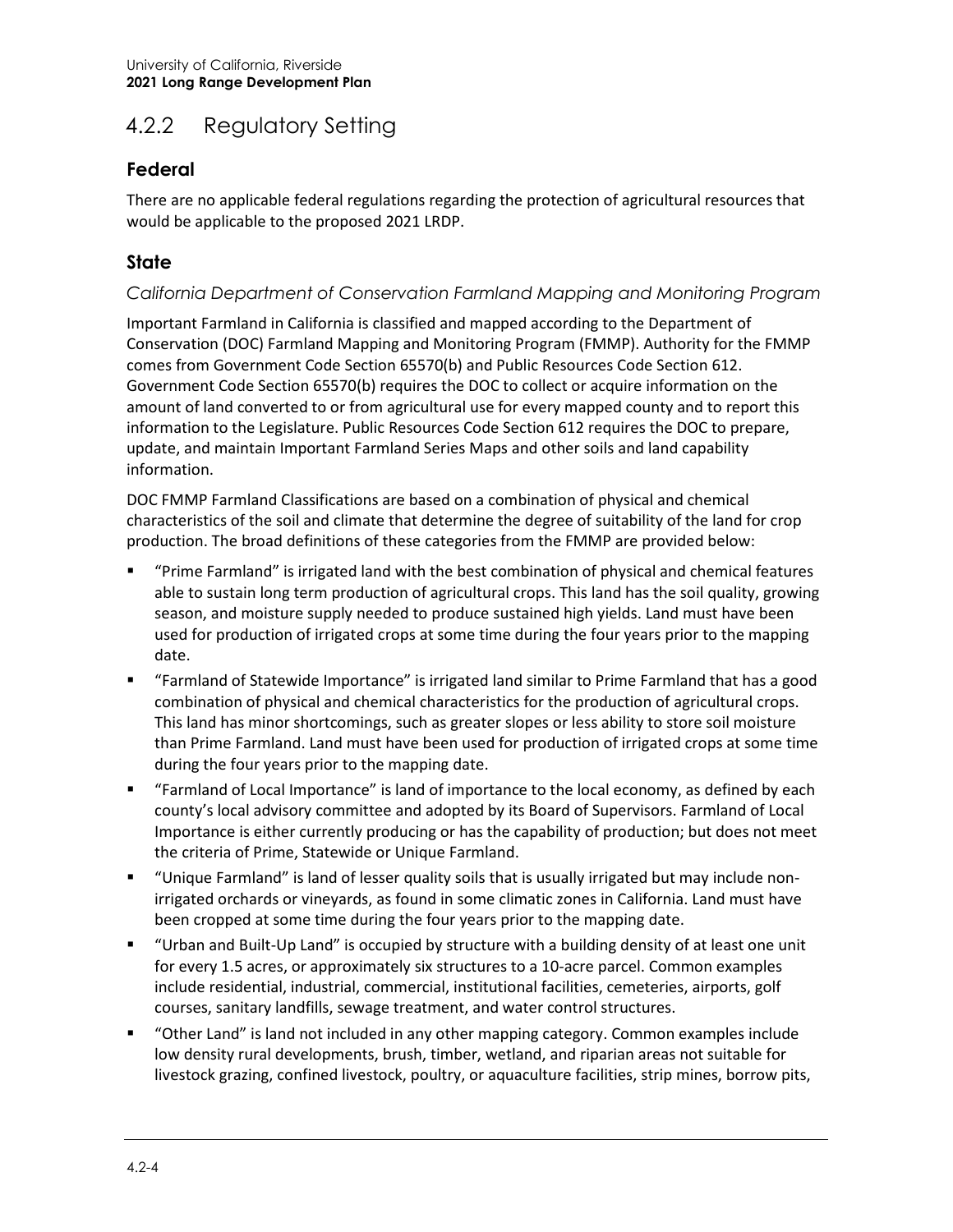and water bodies smaller than 40 acres. Vacant and non-agricultural land surrounded by urban development and greater than 40 acres is mapped as other land (DOC 2016).

#### *Williamson Act Land Preserves*

In 1965, the California Land Conservation Act, also known as the Williamson Act, was adopted. This voluntary program allows property owners to have their property assessed on the basis of its agricultural production rather than at the current market value. The property owner is thus relieved of having to pay higher property taxes, as long as the land remains in agricultural production. The purpose of the act is to encourage property owners to continue to farm their land and to prevent the premature conversion of farmland to urban uses. Participation requires that the area consist of 100 contiguous acres of agricultural land under one or more ownerships.

Upon approval of an application by the City Council, the agricultural preserve is established, and the land within the preserve is restricted to agricultural and compatible uses for 10 years. The Williamson Act contracts are automatically renewed annually for an additional 1-year period, unless the property owner applies for non-renewal or early cancellation. The Williamson Act also contains limited provisions for cancellation of contracts. In this case, specific findings regarding the nonviability of the agricultural use must be made, and a substantial penalty for the cancellation is assessed.

#### **University of California, Riverside**

#### *UCR Riverside Agricultural Mitigation (Coachella Valley Agricultural Research Station)*

The 2005 UCR LRDP called for the conversion of approximately 125 acres of Prime Farmland on West Campus into non-agricultural uses. The 2005 LRDP relied upon mitigation measures contained in the earlier 1990 LRDP, which identified the loss of Prime Farmland as a significant impact (Impact 4.1-1). As a result, MM 4.1-1, from the 1990 LRDP EIR, called for the acquisition of off-campus agricultural land to mitigate the loss of agricultural teaching and research land (UCR 1990). Consistent with that mitigation measure, the campus acquired the Coachella Valley Agricultural Research Station (CVARS), a 540-acre facility (UCR 2011). The 2005 LRDP EIR further noted that "the acquisition of the CVARS reduces the programmatic loss of the 125 acres of agricultural land on campus, but it does not offset the net reduction in farmland in the region. As no new farmlands are being created in the vicinity of the campus, no feasible mitigation has been identified to reduce this significant impact."

Since analysis and approval of the [2](#page-4-0)005 LRDP, UCR has only converted approximately 43 acres<sup>2</sup> of Farmland in the West Campus (which is less than the 125 acres assumed to be converted in the 2005 LRDP).

## **Regional and Local (Non-Binding)**

As noted in Section 4, "University of California Autonomy," UCR, a constitutionally-created State entity, is not subject to municipal regulations of surrounding local governments for uses on property owned or controlled by UCR that are in furtherance of the University's educational purposes. However, UCR may consider, for coordination purposes, aspects of local plans and policies of the

<span id="page-4-0"></span><sup>&</sup>lt;sup>2</sup> The approximate 43-acre total development and conversion of Farmland on West Campus since the 2005 LRDP efforts include the Solar Farm, the hammer throw area, and the CARB facility.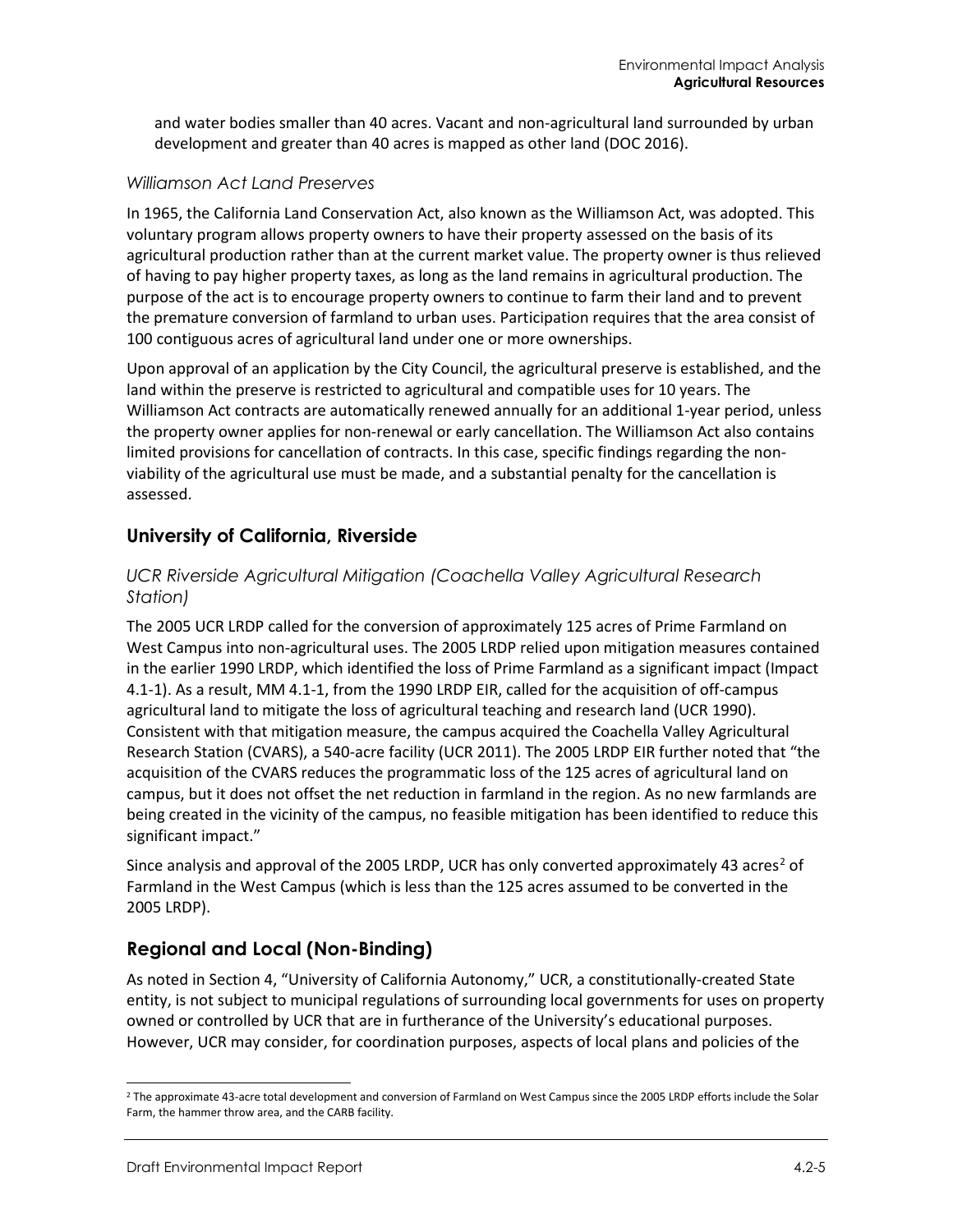communities surrounding the campus when it is appropriate and feasible but not bound by those plans and policies in its planning efforts.

## 4.2.3 Environmental Impacts and Mitigation Measures

### **Significance Criteria**

UCR utilizes the following 2020 CEQA Guidelines Appendix G significance criteria questions related to Agricultural Resources.

Would the proposed 2021 LRDP:

- a) Convert Prime Farmland, Unique Farmland, or Farmland of Statewide Importance (Farmland), as shown on the maps prepared pursuant to the Farmland Mapping and Monitoring Program of the California Resources Agency, to non-agricultural use?
- b) Conflict with existing zoning for agricultural use, or a Williamson Act contract?
- c) Conflict with existing zoning for, or cause rezoning of, forest land (as defined in Public Resources Code section 12220(g)), timberland (as defined by Public Resources Code section 4526), or timberland zoned Timberland Production (as defined by Government Code section 51104(g))?
- d) Result in the loss of forest land or conversion of forest land to non-forest use?
- e) Involve other changes in the existing environment which, due to their location or nature, could result in conversion of Farmland, to non-agricultural use or conversion of forest land to nonforest use?

#### **Issues Not Evaluated Further**

#### *Williamson Act Contracts (Criterion b)*

The Initial Study for the proposed 2021 LRDP (Appendix A) concluded that the UCR campus does not contain land under current Williamson Act contracts. Therefore, no impacts would occur to designated Williamson Act lands. Potential conflicts with Williamson Act contracts are not evaluated further.

#### *Forestry Resources and Timberland (Criteria c, d, and portion of e)*

The Initial Study for the proposed 2021 LRDP (Appendix A) concluded that the UCR campus does not contain lands designated as forest or timber-production lands, therefore, no forestry resources that could be affected by implementation of the 2021 LRDP. Issues related to forestry resources and timberland are not evaluated further.

## **Analysis Methodology**

To evaluate the potential impacts of the proposed 2021 LRDP on agricultural resources, the type and degree of agricultural resources that would be lost or converted were analyzed in relation to FMMP designations of lands in the LRDP boundary and any policies and programs related to the preservation of agricultural resources.

#### **2021 LRDP Objectives and Policies**

There are no objectives or policies in the proposed 2021 LRDP related to agricultural resources.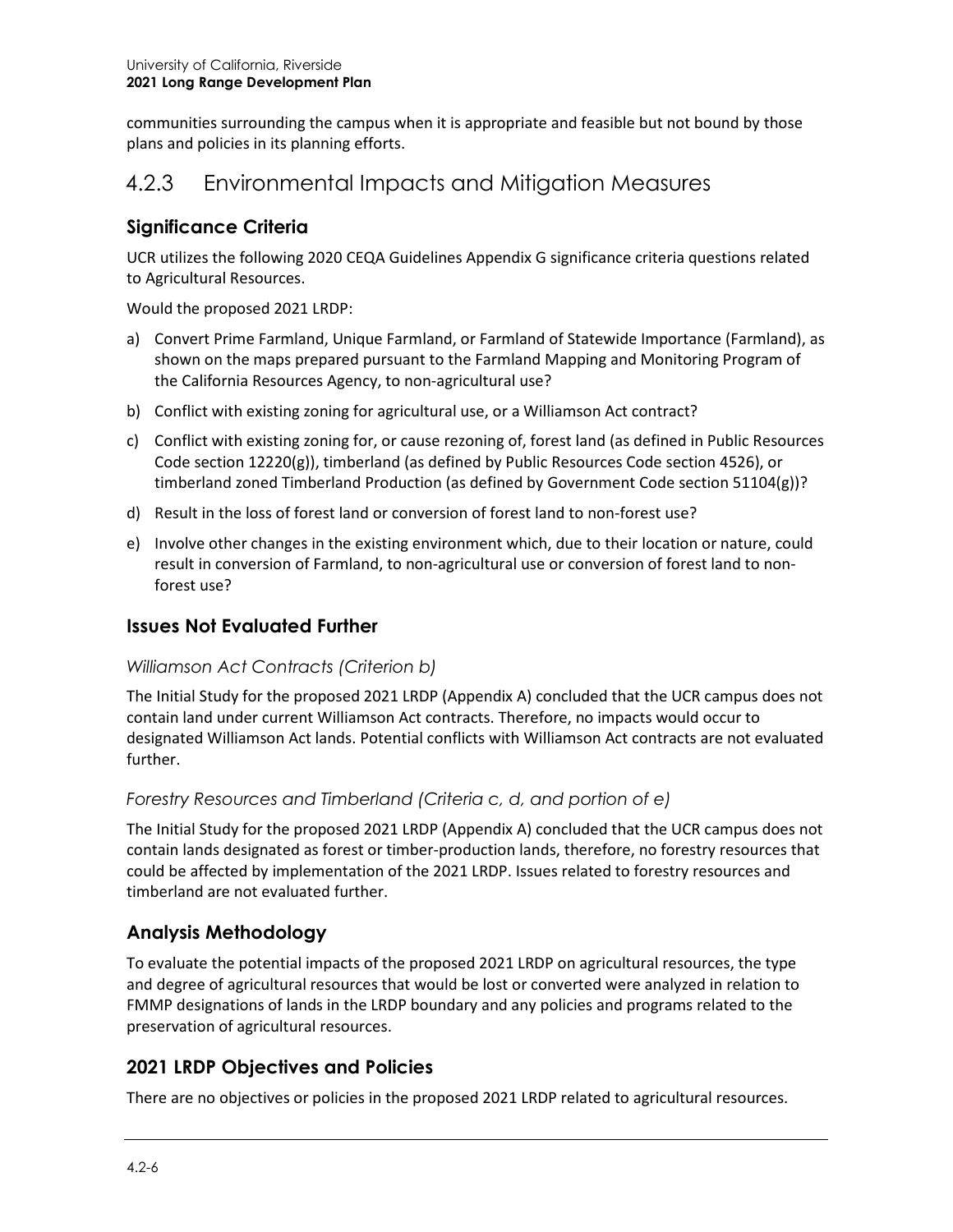#### **Impact Analysis**

#### **Impact AG-1 CONVERT LANDS DESIGNATED AS IMPORTANT FARMLANDS TO NON-AGRICULTURAL USE.**

**IMPLEMENTATION OF THE PROPOSED 2021 LRDP WOULD RESULT IN THE CONVERSION OF PRIME FARMLAND, UNIQUE FARMLAND, OR FARMLAND OF STATEWIDE IMPORTANCE (FARMLAND) TO NON-AGRICULTURAL USE. NO MITIGATION IS SUFFICIENT TO SUBSTANTIALLY REDUCE IMPACT. THEREFORE, IMPACTS WOULD BE SIGNIFICANT AND UNAVOIDABLE.**

#### *Construction (On-Campus)*

The 1990 LRDP identified and recognized the need to convert Prime Farmland to non-agricultural land uses to accommodate future campus growth. To combat future loss of the Prime Farmland, UCR acquired 540 acres in Coachella Valley, approximately 80 miles east of the main campus, in 1994 and established the CVARS. CVARS is currently operational and supporting UCR's agricultural research mission, focusing on researching agriculture in desert regions (UCR 2005).

The 2005 LRDP proposed development on West Campus of approximately 125 acres of academic, support, housing, parking, and recreational uses north of Martin Luther King Boulevard. The 2005 LRDP EIR concluded that while the acquisition of agricultural land in the Coachella Valley in the 1990s reduced the programmatic loss of the approximate 125 acres of agricultural land at the main campus, it did not offset the net reduction in farmland in the region as no new farmlands were being created in the vicinity of the campus. Therefore, the 2005 LRDP EIR found impacts to Prime Farmland to be significant and unavoidable (UCR 2005). Notably, development processed under the 2005 LRDP has not converted all assumed 125 acres to non-agricultural uses, and most of the land north of Martin Luther King Boulevard is still used primarily for agricultural research (UCR 2005). Since analysis and approval of the 2005 LRDP, UCR has only converted approximately 4[3](#page-6-0) acres<sup>3</sup> of Farmland in the West Campus (which is less than the 125 acres assumed to be converted).

In 2011, the 2005 LRDP was amended (2005 LRDP Amendment 2) to allow for the development of the School of Medicine on West Campus. Congruent with the 2005 LRDP EIR, the 2005 LRDP Amendment 2 EIR found the acquisition and establishment of agricultural land in the Coachella Valley did not offset the net reduction in farmland in the region as no new farmlands were being created in the vicinity of the campus. Therefore, the 2005 LRDP Amendment 2 EIR found impacts to Prime Farmland to be significant and unavoidable (UCR 2011). Subsequent to the 2005 LRDP, as amended, the School of Medicine facilities were ultimately developed on East Campus and a future School of Medicine Building 2 is proposed on East Campus and thus, no impacts to Farmland on West Campus would occur as a result of the construction of School of Medicine facilities.

Under the proposed 2021 LRDP, most land designated as Prime Farmland, Unique Farmland, or Farmland of Statewide Importance is located on West Campus in areas designated as Agricultural/Campus Research or Land-based Research.

Agricultural/Campus Research designated lands would comprise approximately 19.4 acres in two areas in the northern portion of West Campus flanking the east and west sides of the site of the CARB Southern California headquarters. The land planning vision for the LRDP explains that These Agricultural/Campus Research designations are proposed to be developed in a manner that facilitates interdisciplinary research endeavors, including agricultural/land-based research. Land-

<span id="page-6-0"></span><sup>&</sup>lt;sup>3</sup> The approximate 43-acre total development and conversion of Farmland on West Campus since the 2005 LRDP efforts include the Solar Farm, the hammer throw area, and the new CARB facility.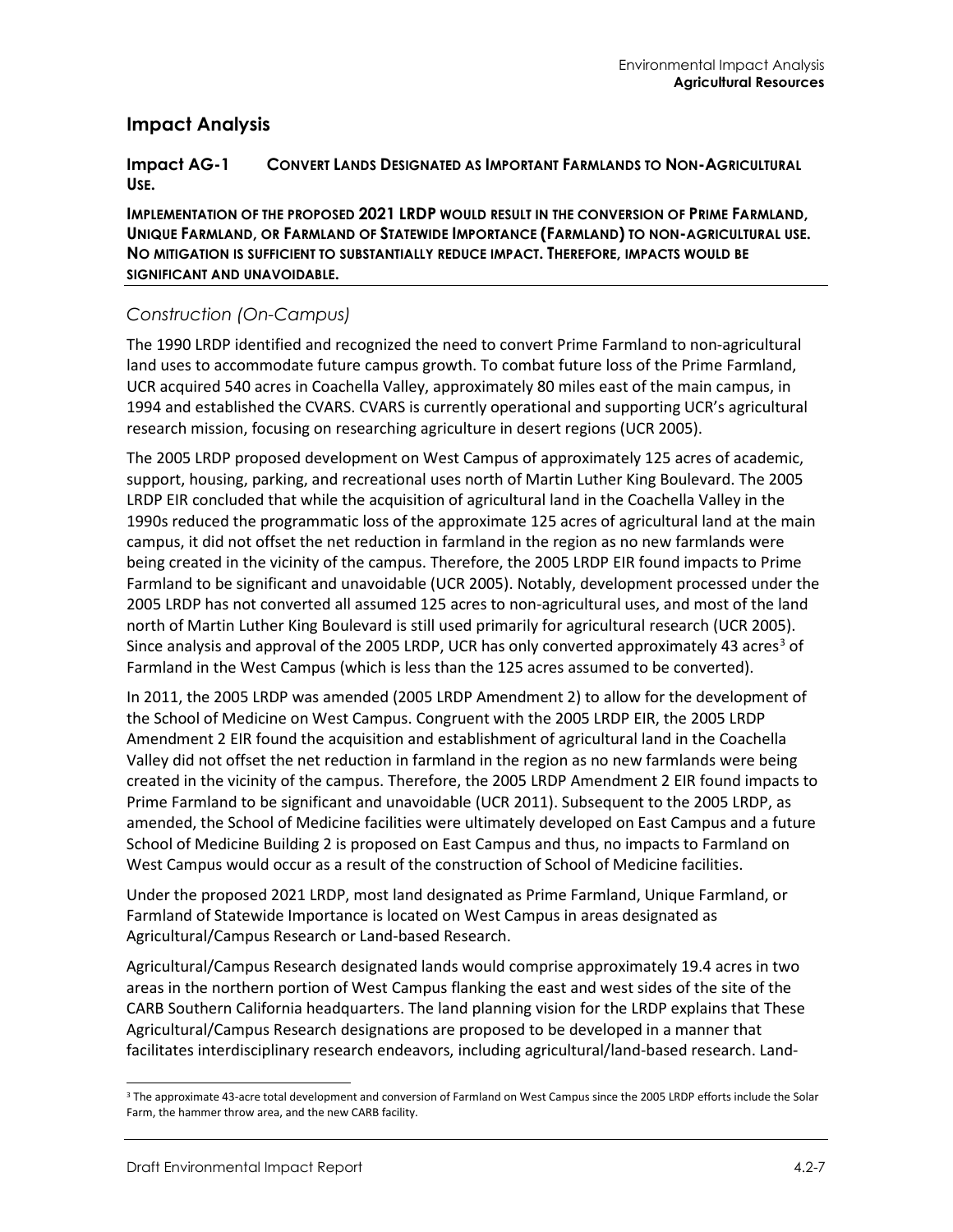based Research designations would comprise approximately 419.3 acres on West Campus currently used for agriculture research purposes, mainly south of the designated Agricultural/Campus Research lands south to the border of West Campus at Le Conte Drive (see Figure 2-1).

The Agricultural/Campus Research land use area would provide space to enhance and expand external engagement of UCR's research, education, and public service mission. Agricultural/Campus Research land uses would support the shared UCR and City's aspirations to make and showcase UCR as a center for innovation in agricultural sciences and technology. Agricultural/Campus Research facilities may include space for interdisciplinary research and education, support of land-based research activities, external research partnerships, and public-private innovation partnerships. Secondary permissible uses include parking, open space, utility infrastructure, and other support uses. Development of these facilities on the Agricultural/Campus Research designations would result in the loss of 19.4 acres of Farmland.

Land-based Research land uses may include agricultural field research, instructional and research laboratories, greenhouses, and uses supporting agricultural research. Secondary permissible uses include parking, storage, utility infrastructure, and related support services and facilities. Where these potential secondary uses and associated acreage may be developed are unknown at this time. While some lands currently used for agricultural research would be removed from agricultural production to accommodate these secondary uses, such facilities would support agriculture use and associated research. Given the ancillary nature of these uses, the loss of agricultural land would be less than the acreage assumed to be lost and mitigated in the prior LRDP EIRs, but would still convert acreage in comparison to baseline conditions. Development of the Campus Support designation would also result in the conversion of the triangular parcel of Farmland located east of the Gage Canal between the two solar farms. This triangular parcel measures approximately 4.3 acres.

On East Campus, the USDA Salinity Laboratory and surrounding land is categorized as Farmland of Statewide Importance (10.7 acres) and Unique Farmland (1.5 acres). The underlying land use designation for this area would be Academics & Research under the proposed 2021 LRDP. Academics & Research facilities may include classrooms, instructional and research laboratories and greenhouses; undergraduate, graduate, and professional schools and associated programs; libraries; advanced scientific research facilities; federal research partnerships; performance and cultural facilities; clinical facilities; and ancillary support facilities, such as general administrative offices, conference rooms, and meeting spaces. However, the USDA Salinity Laboratory has a 50-year lease agreement with UCR that expires March 2038; therefore, it is not anticipated that this area would be converted to non-agricultural use during the life of the proposed 2021 LRDP.

The proposed 2021 LRDP reinforces the commitment to the densification of the existing Academic Center and existing urban environment on East Campus, limiting sprawl into existing open space and agricultural and land-based research areas on West Campus.

Agricultural and land-based research is expected to continue to be a major component of UCR's research portfolio over the lifetime of the proposed 2021 LRDP. The proposed 2021 LRDP would impact fewer acres of Farmland than previous UCR LRDPs. However, implementation of the proposed 2021 LRDP would still reduce land available for agricultural research on Farmland in comparison to existing conditions. Consistent with past LRDP EIRs, the establishment of the CVARS as mitigation for impacts to Farmland does not fully offset the net reduction in farmland in the region as no new farmlands were being created in the vicinity of the campus. Therefore, impacts would be **significant and unavoidable**.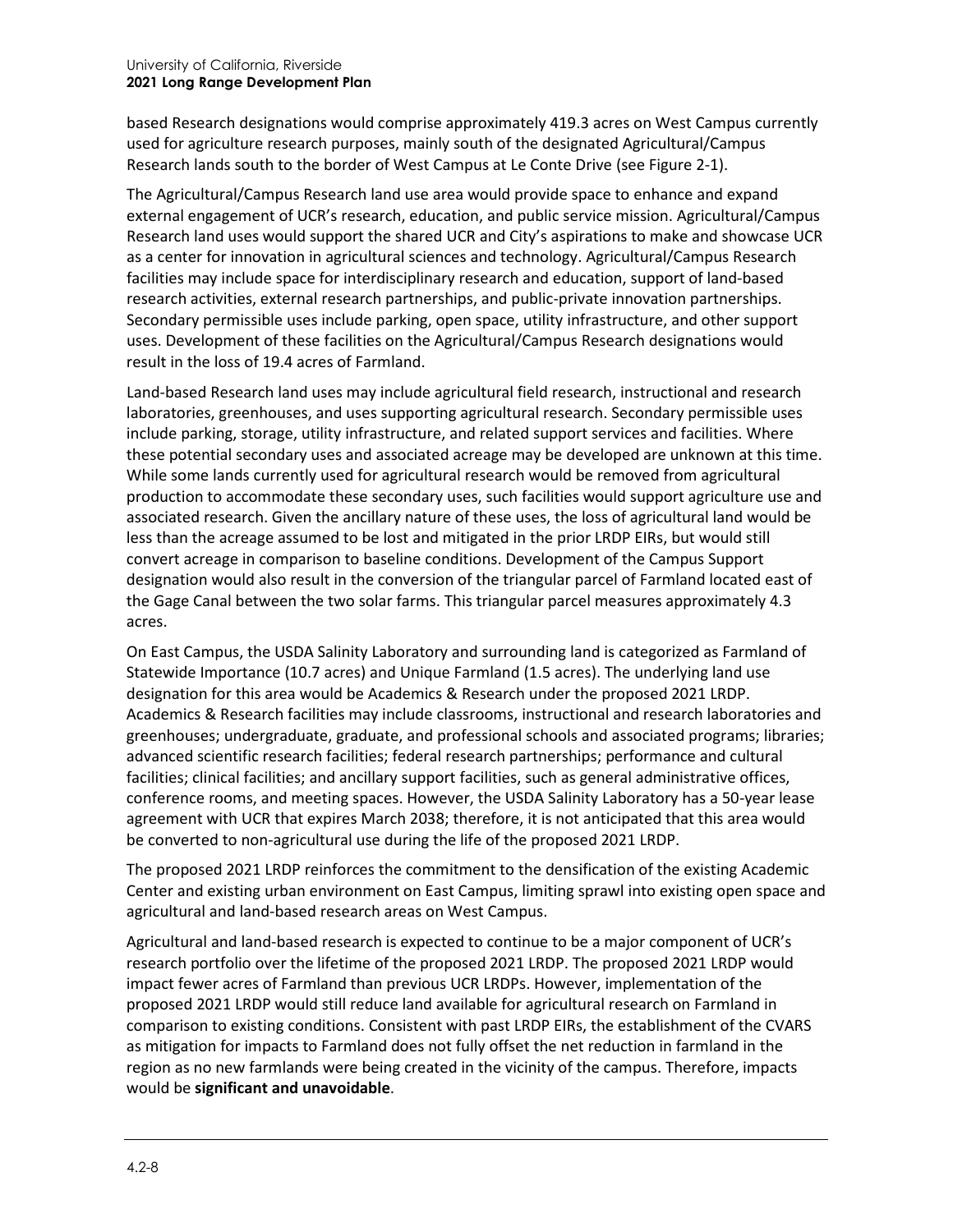#### *Construction (Off-Campus)*

The City has identified the Arlington Heights Greenbelt and the Arlanza-La Sierra Lands as important agricultural lands for protection through the City's Measures R and C (approved in 1979 and 1987, respectively). However, the UCR campus is not located adjacent to either of these areas. Land uses surrounding the UCR campus include developed, urban areas and roadways, and are not used for agriculture. The UCR campus is zoned Public Facilities/Institutional by the City and is not considered an area of important agricultural preservation. Furthermore, the majority of UCR's agricultural lands on West and East Campus would continue to be used for agriculture-based research and teaching purposes.

Construction of facilities developed under the proposed 2021 LRDP would not result in the conversion of adjacent or nearby off-campus Farmland and would not impact agricultural uses in the City. Therefore, off-campus impacts related to the conversion of agricultural to non- agricultural uses would be **less than significant,** and no mitigation is required.

#### *Operation (On-Campus)*

Impacts related to conversion of Farmland to non-agricultural use on-campus are limited to initial construction impacts. **No on-campus operation impacts** would occur.

#### *Operation (Off-Campus)*

Impacts related to operation of new facilities on East and West Campus would not impact off-campus areas designated for agricultural preservation. **No off-campus operation impacts** would occur.

#### **Mitigation Measures**

As previously noted, the 1990 LRDP identified and recognized the need to convert Prime Farmland to non-agricultural land uses to accommodate future campus growth. To combat future loss of the Prime Farmland, UCR acquired 540 acres in Coachella Valley, approximately 80 miles east of the main campus, in 1994 and established the CVARS. CVARS is currently operational and supporting UCR's agricultural research mission, focusing on researching agriculture in desert regions (UCR 2005).

The 2005 LRDP proposed development on West Campus of approximately 125 acres of academic, support, housing, parking, and recreational uses north of Martin Luther King Boulevard. The 2005 LRDP EIR concluded that while the acquisition of agricultural land in the Coachella Valley in the 1990s reduced the programmatic loss of the approximate 125 acres of agricultural land at the main campus, it did not offset the net reduction in farmland in the region as no new farmlands were being created in the vicinity of the campus. Therefore, the 2005 LRDP EIR found impacts to Prime Farmland to be significant and unavoidable (UCR 2005). Notably, development processed under the 2005 LRDP has not converted all assumed 125 acres to non-agricultural uses, and most of the land north of Martin Luther King Boulevard is still used primarily for agricultural research (UCR 2005). Since analysis and approval of the 2005 LRDP, UCR has only converted approximately 43 acres of Farmland in the West Campus (which is less than the 125 acres assumed to be converted).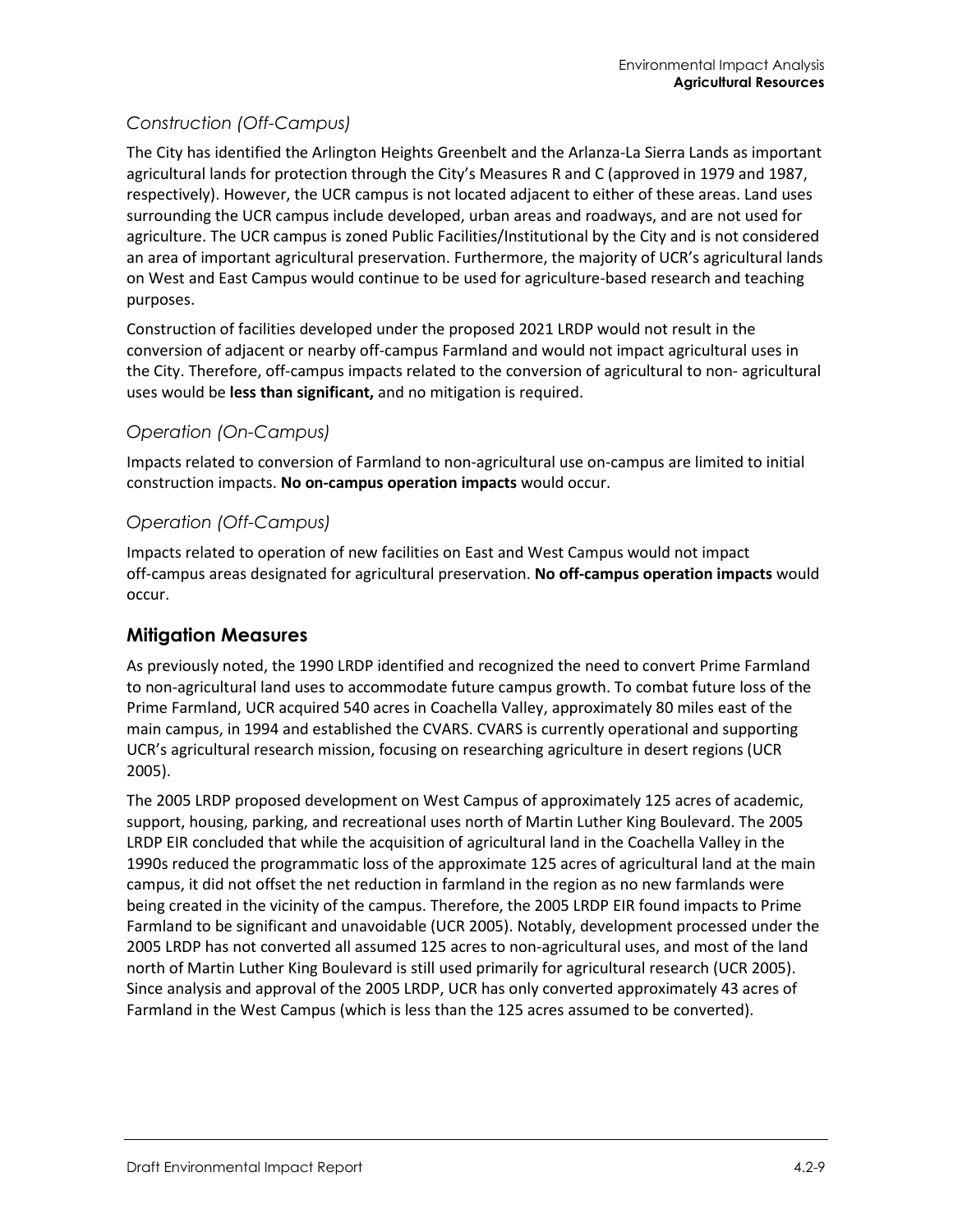## **Significance After Mitigation**

The establishment of the CVARS as mitigation for impacts to Farmland does not fully offset the net reduction in farmland in the region as no new farmlands were being created in the vicinity of the campus. As such, impacts would be **significant and unavoidable**.

# 4.2.4 Cumulative Impacts

The cumulative setting for agricultural resources includes the geographic area of Riverside County and San Bernardino County. These two counties were selected because the UCR campus is in Riverside County, but in the western area of Riverside County in proximity to San Bernardino County. Additionally, agriculture is a regional resource common to both counties.

Most land surrounding the UCR campus is suburban use and not designated Farmland. Substantial farmland conversion has already occurred in the western portion of the County of Riverside where UCR is located (City of Riverside 2007). According to the FMMP 2006-2008 mapping cycle report, approximately 19,400 acres of irrigated farmland was removed from agriculture use in Riverside County (including cities) (County of Riverside 2015). Meanwhile, during the same reporting period, Riverside County gained just over 15,100 acres of urban land, well above the biennial average gain of 12,400 acres between the years 1984 and 2006. Homes, golf courses, commercial and community facilities constituted much of the new urban uses. Land idling continues to be common in Riverside County. Nearly 5,500 acres were removed from irrigated agricultural categories to grazing uses during 2005-2006. The State pinpointed the lack of water availability and agricultural market conditions as driving the trend towards agricultural lands being fallowed<sup>[4](#page-9-0)</sup> (County of Riverside 2015). From 2008 to 2010, nearly another 17,000 acres of farmland was converted to another type of land use in Riverside County (DOC 2014).

There were approximately 19,821 acres of mapped important Farmland in neighboring San Bernardino County in 2016, mostly in the Valley Region (mainly in the cities and unincorporated areas around Chino, Chino Hills, Ontario, Redlands, and Yucaipa) and the North Desert Region (east along Highway 40 and SR-66). About 57 percent of the total was Prime Farmland, and most of the remainder was Farmland of Statewide Importance (County of San Bernardino 2019). From 1984 to 2004, San Bernardino County experienced a loss of 82,961 acres of agricultural lands, with an average of 7,651 acres per year since 2000 (City of Chino 2008). According to the Final EIR prepared for the San Bernardino County General Plan, growth envision in the County's General Plan would result in conversion of additional Farmland to urban uses (County of San Bernardino 2007).

Lands converted from agricultural use to non-agricultural use typically do not return to agricultural use later but become part of a more urban condition. Therefore, the removal of such agricultural land would be considered cumulatively considerable in the context of agricultural lands in Riverside County and San Bernardino County. UCR is not accountable for designated agricultural uses and Farmland outside of the campus jurisdiction. The preservation of designated farmland is the responsibility of the public agency in which the land is located. General Plans for the City of Riverside and the Counties of Riverside and San Bernardino contain policies that encourage preservation of lands designated for agricultural uses and those that may be listed as Farmland under the FMMP. However, growth anticipated in the General Plans would result in unavoidable conversion of Farmland. Due to the historic decline in available Farmland in the region and the projected continued conversion of Farmland because of growth and urbanization of the area

<span id="page-9-0"></span><sup>4</sup> Fallowing is typically seen in agricultural areas as an "interim" use in the transition of an area from active agricultural production to eventual urban, non-agricultural uses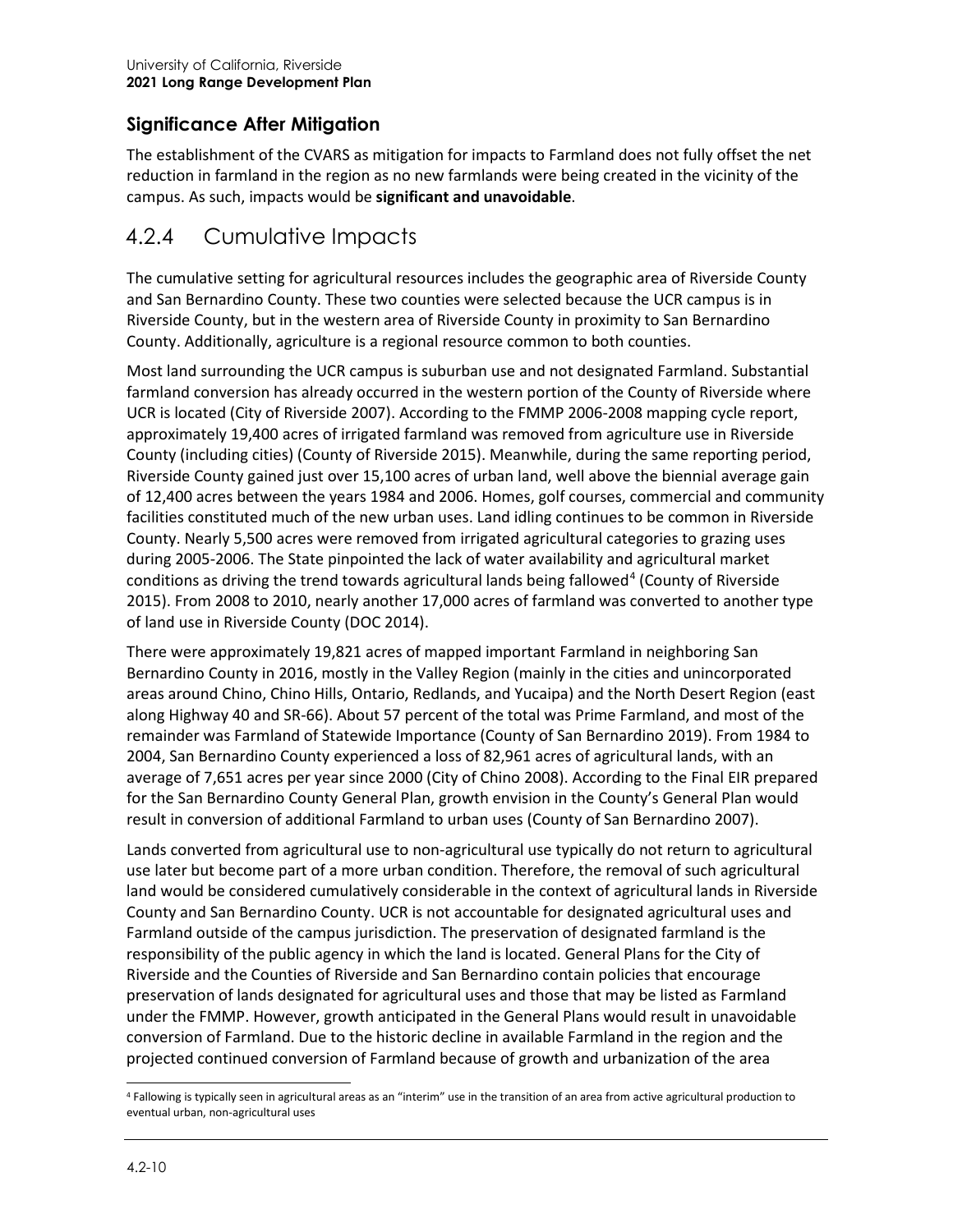envisioned in applicable General Plans, cumulative impacts on agricultural resources would be **significant and unavoidable**.

While the proposed 2021 LRDP would limit the potential further reduction of available Farmland in the region to the extent feasible, it would not fully prevent further reduction in available Farmland. As described above in Impact AG-1, the 2021 LRDP would result in significant and unavoidable impacts on agricultural resources. The establishment of the CVARS as mitigation for impacts to Farmland does not fully offset the net reduction in farmland in the region as no new farmlands were being created in the vicinity of the UCR campus. Accordingly, the significant and unavoidable impacts of the 2021 LRDP would be **cumulatively considerable**.

## 4.2.5 References

California Department of Conservation (DOC). 2014. CALIFORNIA FARMLAND CONVERSION REPORT 2008-2010.

\_\_\_\_\_\_. 2016. California Important Farmland: 1984-2018 [map database]. [https://maps.conservation.ca.gov/dlrp/ciftimeseries/.](https://maps.conservation.ca.gov/dlrp/ciftimeseries/)

- Chino, City of. 2008. Agricultural Resources Assessment. Chino, CA.
- Psomas. 2019. Biological Resources Constraints Report for Long Range Development Plan at University of California, Riverside. Letter report dated March 13, 2019. (Appendix D)
- Riverside, City of. 2007. Riverside General Plan 2020. Open Space and Conservation Element. Riverside, CA. Adopted November 2007.
- Riverside, County of. 2015. County of Riverside General Plan Draft EIR, Section 4.5 Agricultural and Forestry Resources. Riverside, CA. February 2015.
- San Bernardino, County of. 2007. County of San Bernardino 2006 General Plan Program: Final Environmental Impact Report and Appendices [SCH #2005101038].

\_\_\_\_\_\_. 2019. San Bernardino Countywide Plan Draft EIR. [http://countywideplan.com/wp](http://countywideplan.com/wp-content/uploads/2019/06/Ch_05-02-AG.pdf)[content/uploads/2019/06/Ch\\_05-02-AG.pdf.](http://countywideplan.com/wp-content/uploads/2019/06/Ch_05-02-AG.pdf)

- University of California, Riverside (UCR). 1990. Final Environmental Impact Report on the 1990 Long Range Development Plan (Final EIR). Document available through California State Clearinghouse, reference SCH No. 90020114.
- \_\_\_\_\_\_. 2005. 2005 Long Range Development Plan Final Environmental Impact Report: Volume I, Draft EIR. Prepared by EIP Associates. Los Angeles, CA. November 2005.
- \_\_\_\_\_\_. 2011. 2005 Long Range Development Plan Amendment 2: Volume III, Draft EIR. Prepared by Impact Sciences, Inc. Oakland, CA. October 2011.
- \_\_\_\_\_\_. 2020. 2020 Long Range Development Plan Initial Study, IS. Prepared by Rincon Consultants, Inc. Riverside, CA. July 2020. (Appendix A).
- United States Department of Agriculture (USDA). 2019. Agricultural Water Efficiency and Salinity Research Unit: Riverside, CA[. https://www.ars.usda.gov/pacific-west-area/riverside](https://www.ars.usda.gov/pacific-west-area/riverside-ca/agricultural-water-efficiency-and-salinity-research-unit/docs/about/history-of-the-salinity-lab/)[ca/agricultural-water-efficiency-and-salinity-research-unit/docs/about/history-of-the](https://www.ars.usda.gov/pacific-west-area/riverside-ca/agricultural-water-efficiency-and-salinity-research-unit/docs/about/history-of-the-salinity-lab/)[salinity-lab/.](https://www.ars.usda.gov/pacific-west-area/riverside-ca/agricultural-water-efficiency-and-salinity-research-unit/docs/about/history-of-the-salinity-lab/)